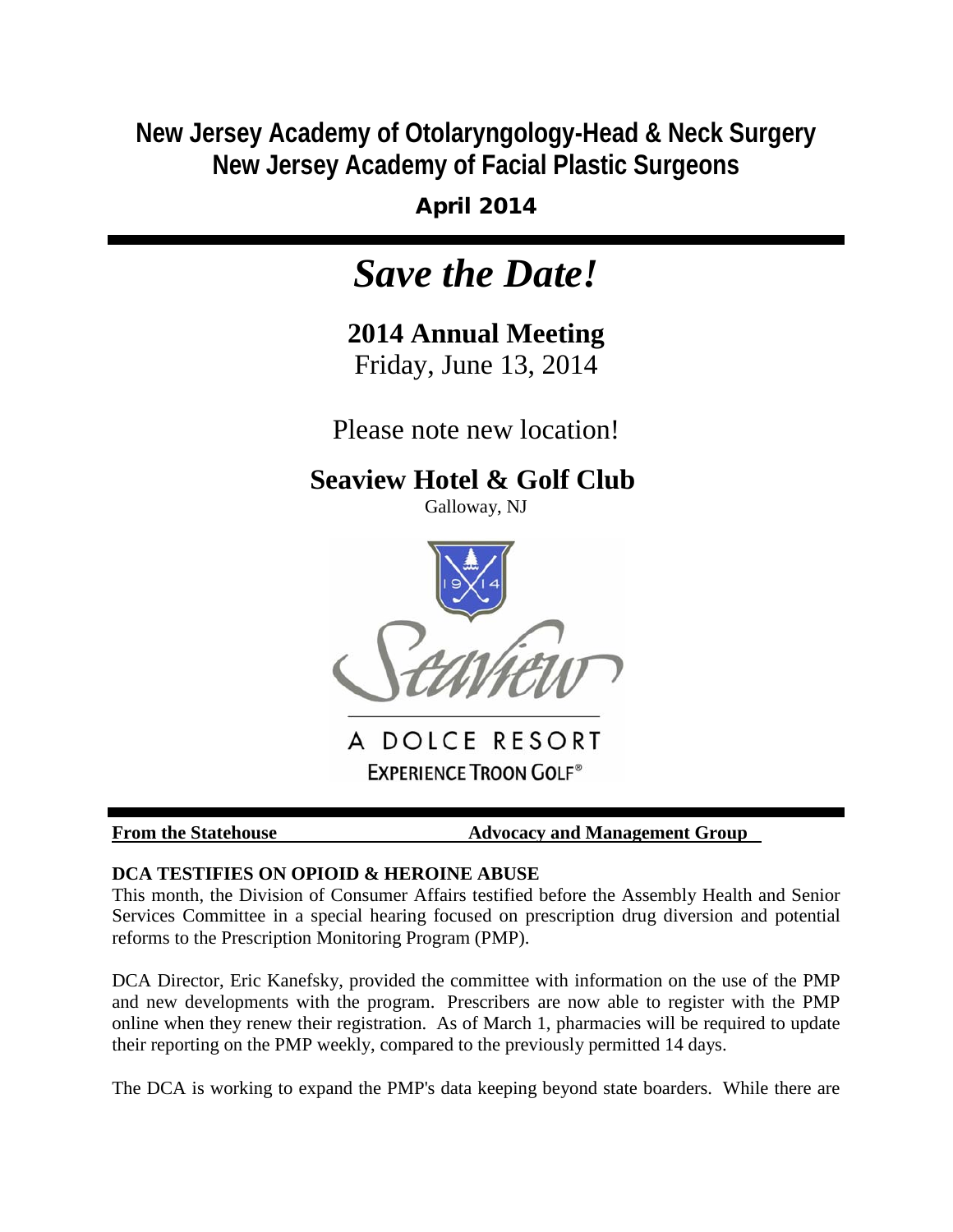numerous obstacles with accessing information from New York and Pennsylvania, the DCA continues to explore this avenue in hopes of providing prescribers with more information on patients who pill-shop across state lines.

The state has hired additional investigators with medical experience and have initiated 30 legal actions against physicians who may be indiscriminately prescribing opioids. Thus far, 14 licenses have been revoked. The use of the PMP as a method to criminally investigate physicians remains a top concern for the medical community.

Discussion over the mandatory usage of the Prescription Monitoring Program continues in Trenton, as the DCA and State Commission of Investigations appeals for required participation. Assemblyman Herb Conaway, Chair of the Assembly Health Committee and fellow physician, opposes mandatory usage. Conaway is particularly concerned that patients in need will not be able to access these drugs when necessary due to the added pressure placed on the physician by the state.

The New Jersey legislature remains concerned on the growing abuse of prescription opioids and heroine, as approximately one person dies of opioid/heroine abuse every day in the Garden State.

### **DCA DIRECTOR DEPARTS**

In a related story, immediately following the opioid hearing, Eric Kanefsky, Director of the NJ Division of Consumer Affairs, announced that he will be leaving the Division after serving in the position for almost two years. Kanefsky will form a law firm with former Acting Director of Consumer Affairs, Tom Calgagni, who will be leaving his post in the Attorney General's Office. Director Kanefsky is expected to leave office the second week of April. There is no announcement yet on a replacement for an incoming Director.

### **LEGISLATIVE HEARINGS ON FY2015 BUDGET**

The New Jersey State Senate and General Assembly are gearing up for the anticipated April budget discussions. Throughout the month of April, Governor Christie's budget proposal from his February 2014 address will be considered by the legislature as the Commissioner of each state department is called before the Budget Committees. The state's pension obligations are of prime concern for many on the committee. The budget must be signed by June 30, 2014. For a full schedule of the budget hearings, visit: [http://www.njleg.state.nj.us/.](http://r20.rs6.net/tn.jsp?f=0013J1M1Te9goFcPtGNjQm70Gb1eA6IgAy6iWLLPtIswN_m4v6-F88lg2zUlgfI91bkQhpMcKcZbrYV4c04mA-u5VU4dmk8mzA3nagyApA3Zuum78Pt0FE6T5C__DGf1-0avVwMxinsPVMhvAXRPtqFRC8YnAtdbSpfu9ybvk8ZZkiPnUxTc0G-Lg==&c=3PBbiHYrflCqnBAB8v06DZdCUoaJcTTP8ehGY5TzcNYxhI-_Ahi4Xw==&ch=LdSk1mv5JMEI4d48ODgpbJAx7pkY0KoMpPE1GlfqBXvXf4GLi2y66w==)

### **FEDS VISIT NJ FOR ACA ENROLLMENT**

This month, U.S. Secretary of Health and Human Services, Kathleen Sebelius, visited New Jersey to bring greater attention to the Affordable Care Act and the close of open enrollment. New Jersey has the tenth largest uninsured population in the country. Essex County is estimated to have the largest number of new enrollees, with approximately 38,000 newly covered individuals. During a press conference at Montclair University, Sebelius emphasized the costsavings available to many New Jerseyans due to the subsidized insurance through the federal exchange.

The open enrollment period ends on March 31. Those who are not insured by March 31 will be penalized on their 2014 tax return with a fee equal to one-percent of the individual's income.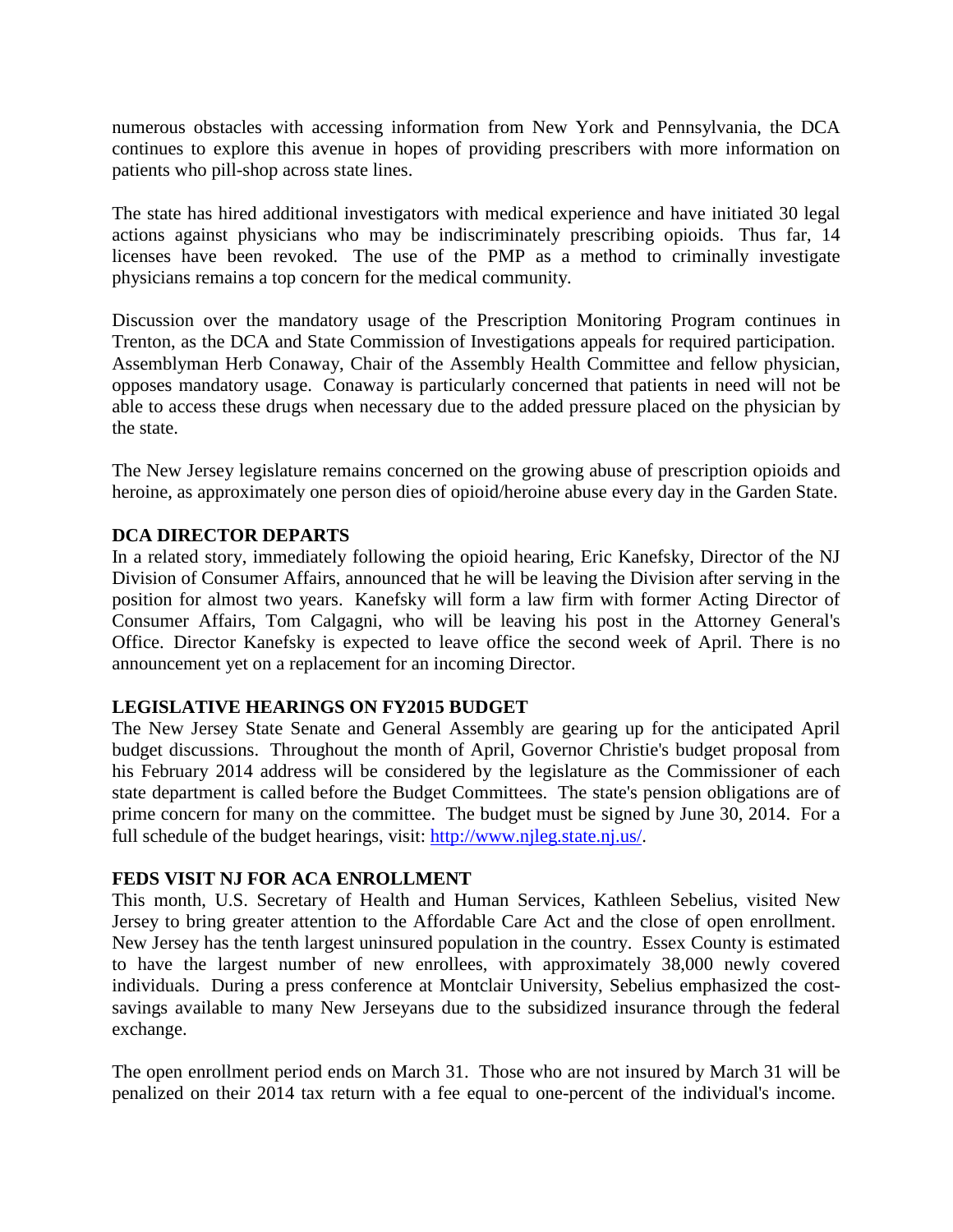The minimum penalty will be \$95. Those who have not enrolled will be able to purchase insurance through the federal exchange beginning on November 15, 2014.

### **GOVERNOR MAKES NEW APPOINTMENTS TO BOARD OF MEDICAL EXAMINERS**

Governor Chris Christie has recently announced the appointment of 11 new members to the New Jersey State Board of Medical Examiners, including NJAO-NJAFPS member Chetan Shah, M.D.

*Medical Doctor/Osteopathic Physicians* Niranjan V. Rao, M.D., F.A.C.S. *Vascular Surgeon Franklin Park, Somerset County*

> Steven Berkowitz, M.D., F.A.C.S., F.A.A.O.S., C.IM.E. *Orthopaedic Surgeon Ocean Township, Monmouth County*

Scott E. Metzger, M.D. *Pain Management Morganville, Monmouth County*

Richard C. Angrist, M.D. *Ophthalmologist Sea Girt, Monmouth County*

H. Stephen Fletcher, M.D. *General Surgeon Morristown, Morris County* 

Sudhir M. Parikh, M.D. *Allergist Watchung, Somerset County*

Francis N. DeLuca, M.D. *Orthopaedic Surgeon Warren Township, Somerset County*

Chetan S. Shah, M.D. *Otolaryngologist Titusville, Mercer County*

*Physician Assistant* Barbara J. Lopez, PA-C (Mine Hill, Morris)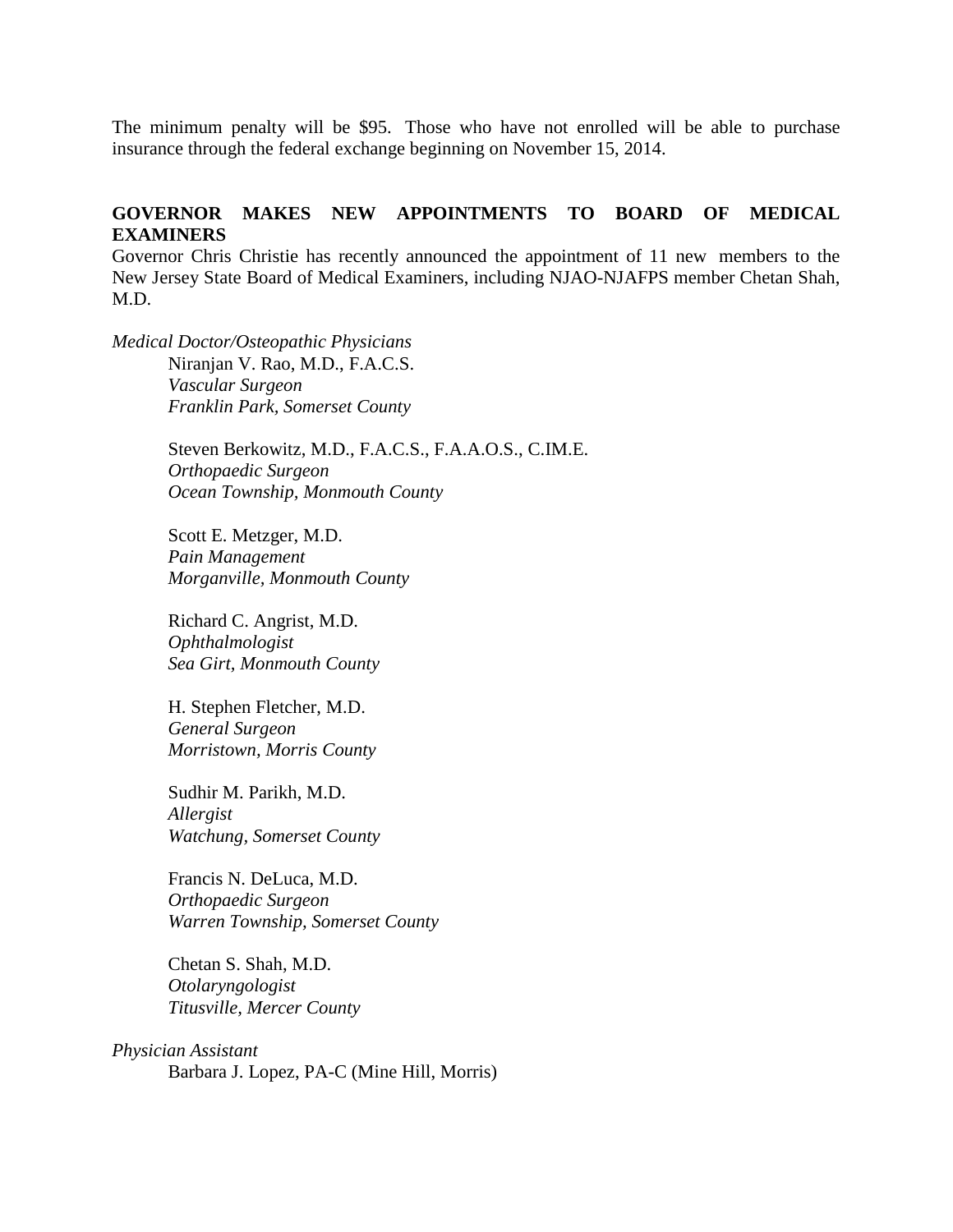### *Public Members*

Mildred McGrath, RN, MSN, CCRN, ACP, C (Netcong, Morris) Theresa J. Kubiel, RN, MSN, NE, BC (Toms River, Ocean)

### **Legal Report Converted Convertisers** External Metric Augustine Conroy & Schoppmann, PC

**Federal Regulators Looking to Improve Testing of Generic Medications**: Issues regarding safety concerns over generic medications produced overseas were raised at a recent briefing in Washington. Specifically, some generic heart medications produced by companies based in India do not work in the same way as their brand-name counterpart. Preston Mason, a researcher at Brigham & Women's Hospital, authored a study published last year in the Journal of Clinical Lipidology that looked at 36 generic versions of the cholesterol drug Lipitor produced in 15 other countries and found impurities in many of them. Mason found that the impurity found had the possibility to "compromise" effective management for the treatment of hypercholesterolemia. To combat this, the U.S. Food and Drug Administration launched a \$20 million testing program last September to address these growing concerns, which account for nearly 80% of the country's prescriptions. For more information, go to [http://ow.ly/uFzmQ.](http://r20.rs6.net/tn.jsp?f=0013J1M1Te9goFcPtGNjQm70Gb1eA6IgAy6iWLLPtIswN_m4v6-F88lg__zwfYHT1ybSH7UILagXKRV_FSHLIrNmnucq2-GScc6xMDRrAJDfs26KEo3jah97axsp7DRrVV8qgs5cHYmM43tV-Mah1uwYimcSJHNGp5hp_5D7rBDwMo=&c=3PBbiHYrflCqnBAB8v06DZdCUoaJcTTP8ehGY5TzcNYxhI-_Ahi4Xw==&ch=LdSk1mv5JMEI4d48ODgpbJAx7pkY0KoMpPE1GlfqBXvXf4GLi2y66w==)

**Physician Owned Distributorships under Justice Department Scrutiny**: The Justice Department has filed a False Claims Act enforcement action, the first of its kind, against a California physician alleging, in pertinent part, that the financial incentives received by the physician as a return on investment in a Physician Owned Distributorship were improper. A Physician Owned Distributorship (a "POD") is a medical device company that generally has surgeons or physicians as owners or investors. Typically, a physician investor will purchase shares in the company and, thereafter, receive payments of dividends from the company on a regular basis as a return on investment. The potential conflict of interest, which is now being investigated for the first time, comes into play when the physician investor also uses the products purchased from the POD (either directly by the physician or indirectly by the hospital where the physician performs his or her surgeries) in his or her practice. The physician currently under investigation would regularly use medical devices purchased from the POD in which he was an investor and, it is alleged, his use of these products increased after he made his initial investment.

**Proposed Bill Seeks to Amend Malpractice Statute of Limitations for Healthcare Professionals**: New Jersey's statute of limitations for a medical malpractice action is two years. Under the discovery rule, however, the statute of limitations begins to run when plaintiff knows, or should have known through the exercise of reasonable due diligence, of the injury. Legislators have proposed a new bill (S614) that would limit the discovery rule by requiring that all medical malpractice actions, regardless of when a plaintiff learns of the alleged injury, are filed within four years of the occurrence of the professional negligence. As per the March 12, 2014 Open Board Agenda of the New Jersey Board of Medical Examiners, the Executive Committee is still reviewing the proposed bill and comments prior to providing the Board's position on S614.